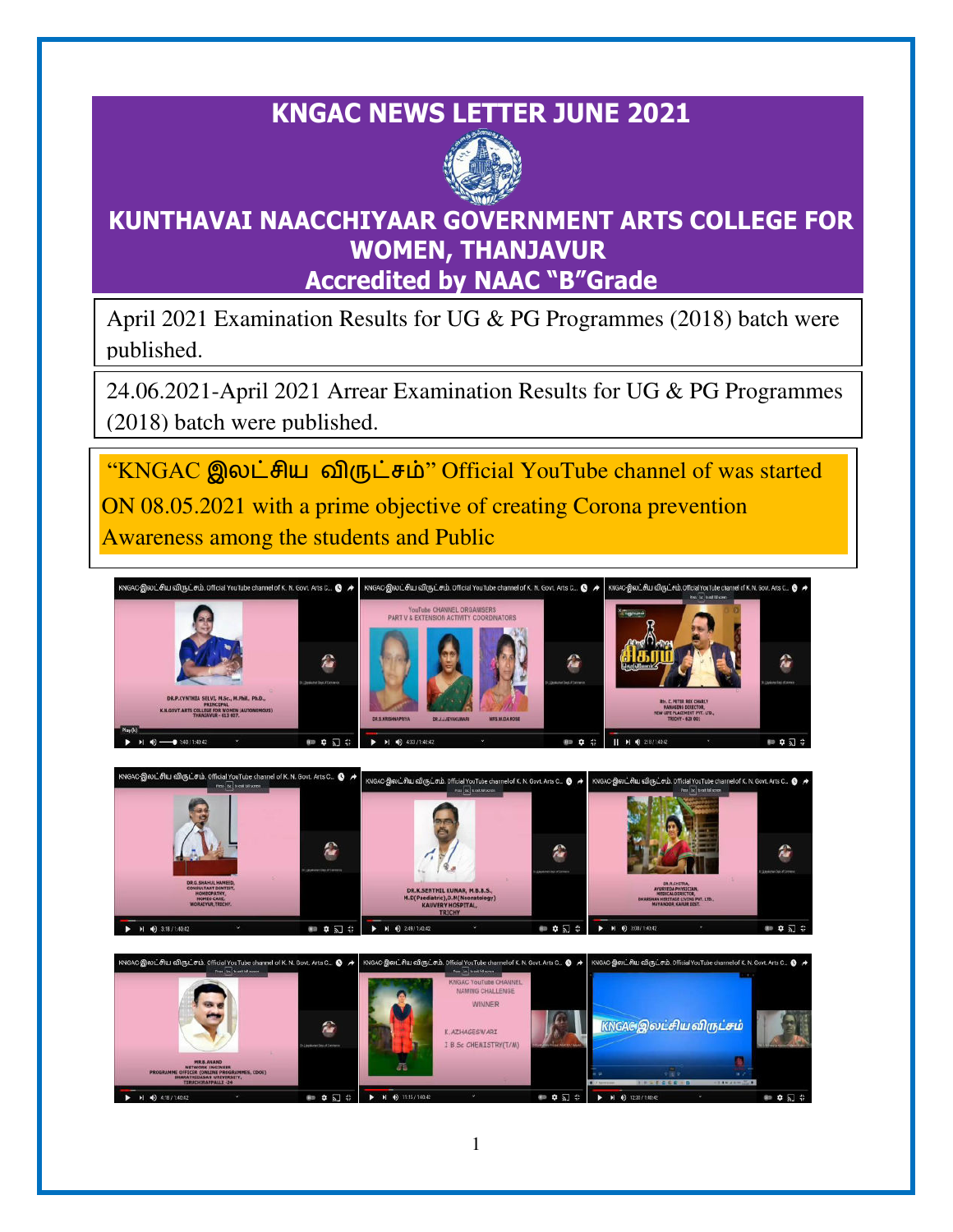### **LEO CLUB - Corona Awareness Programme - Poster Passing Event on 11.05.2021**

Leo Club Coordinator : Dr.J.J.Jeyakumari

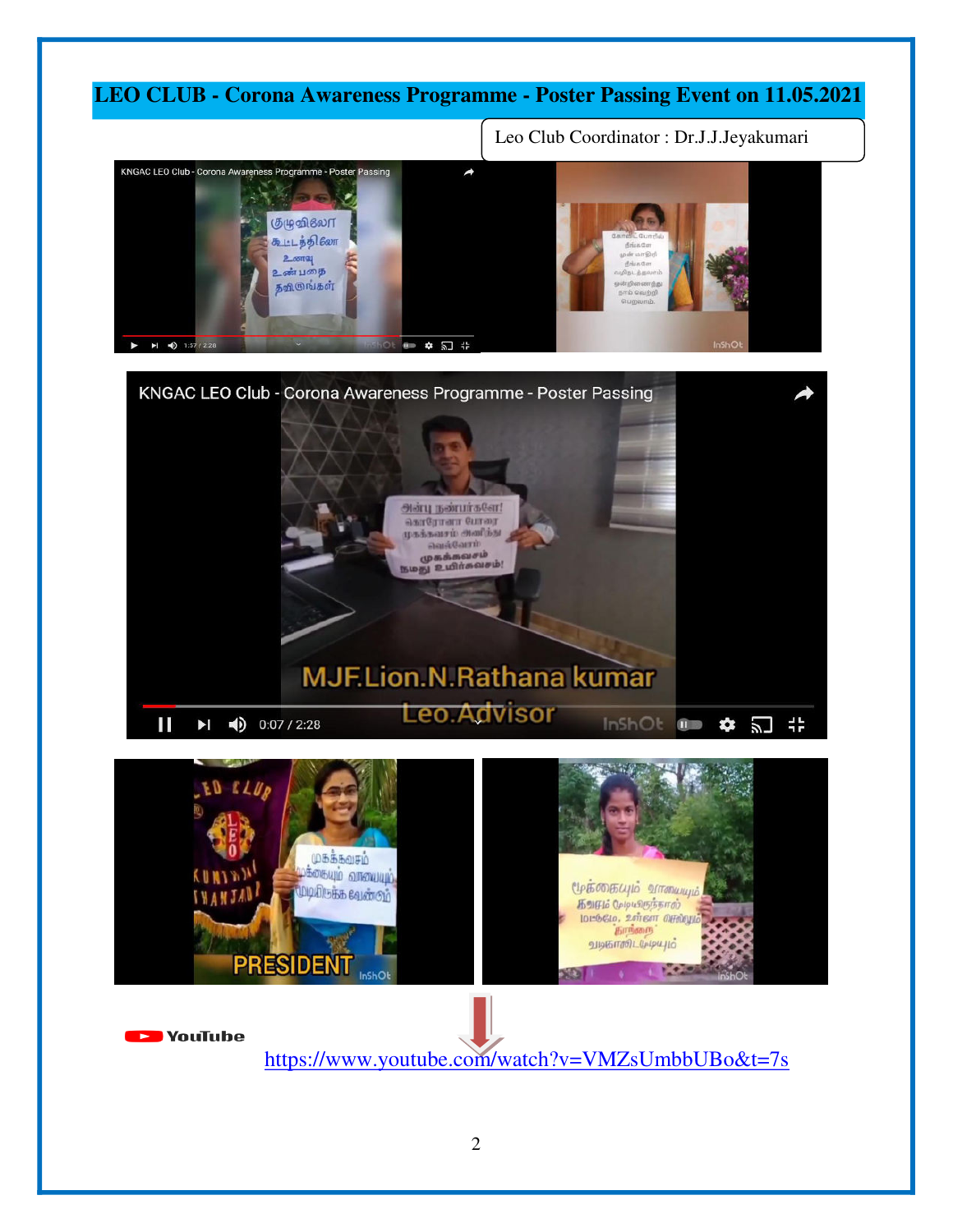## **Contribution from YRC Volunteers PESUM PADAM representing Covid 19 awareness through images on 10.05.2021**

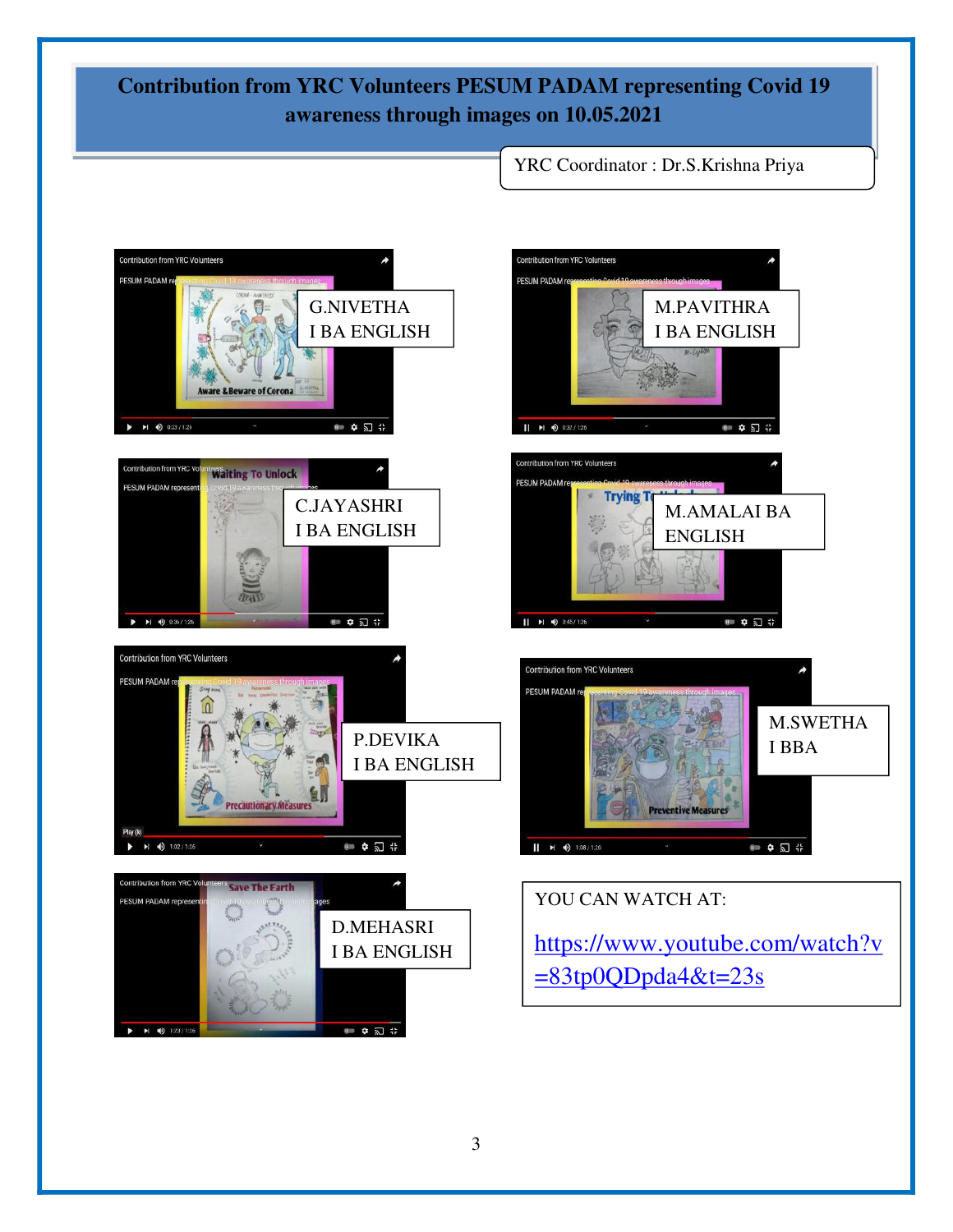## **Red Ribbon Club - International Nurses Day Celebration on 17.05.2021**



**EXNORA - Corona Awareness on 19.05.2021** 

Exnora Coordinator : Dr.V.Vinoba



Watch here : https://www.youtube.com/watch?v=EzLnPs\_Z7oQ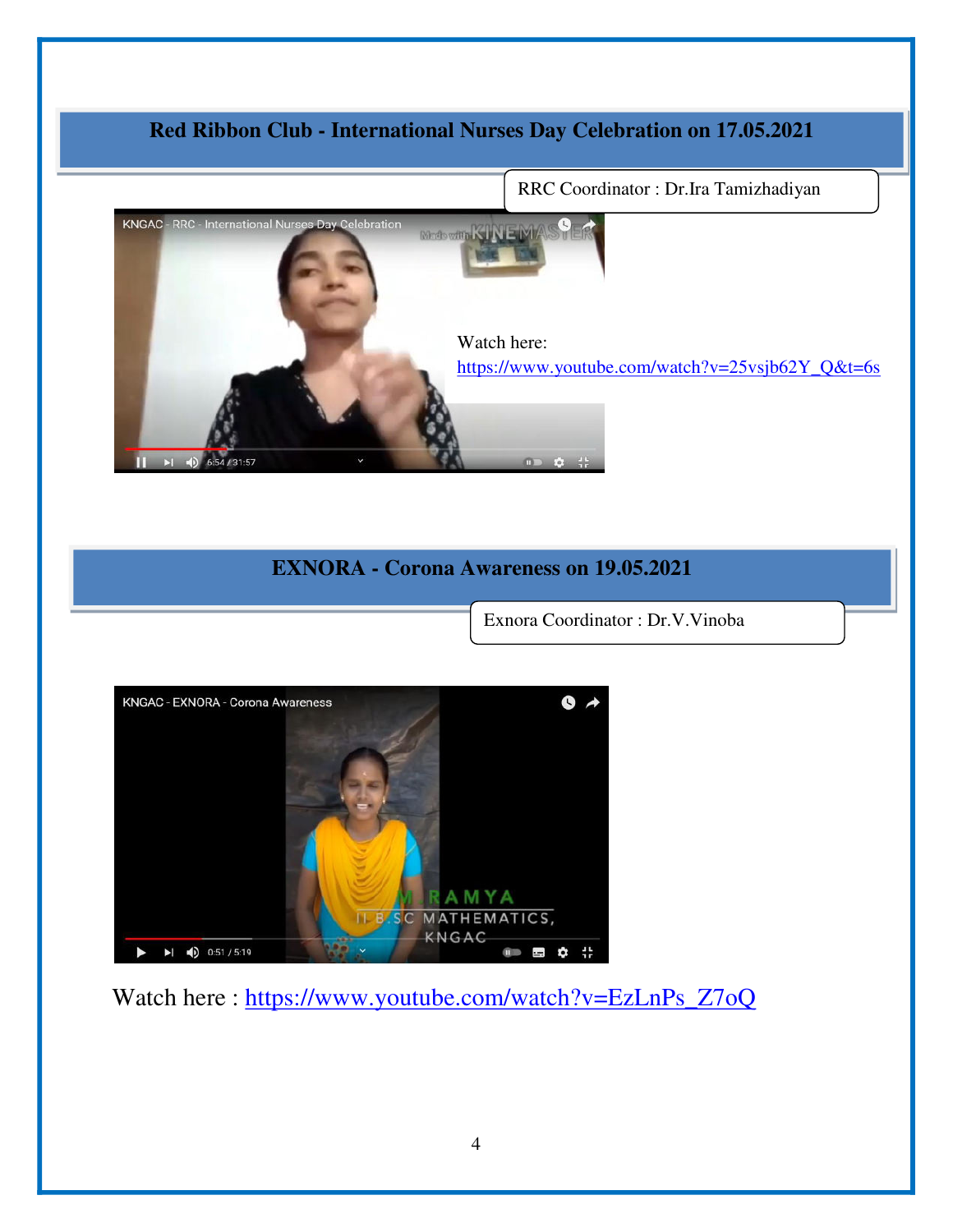# **Youth Red Cross - International Family Day Celebration on 21.05.2021**

YRC Coordinator : Dr.S.Krishna Priya





[https://www.youtube.com/watch?v=EzLnPs\\_Z7oQ&t=3s](https://www.youtube.com/watch?v=EzLnPs_Z7oQ&t=3s)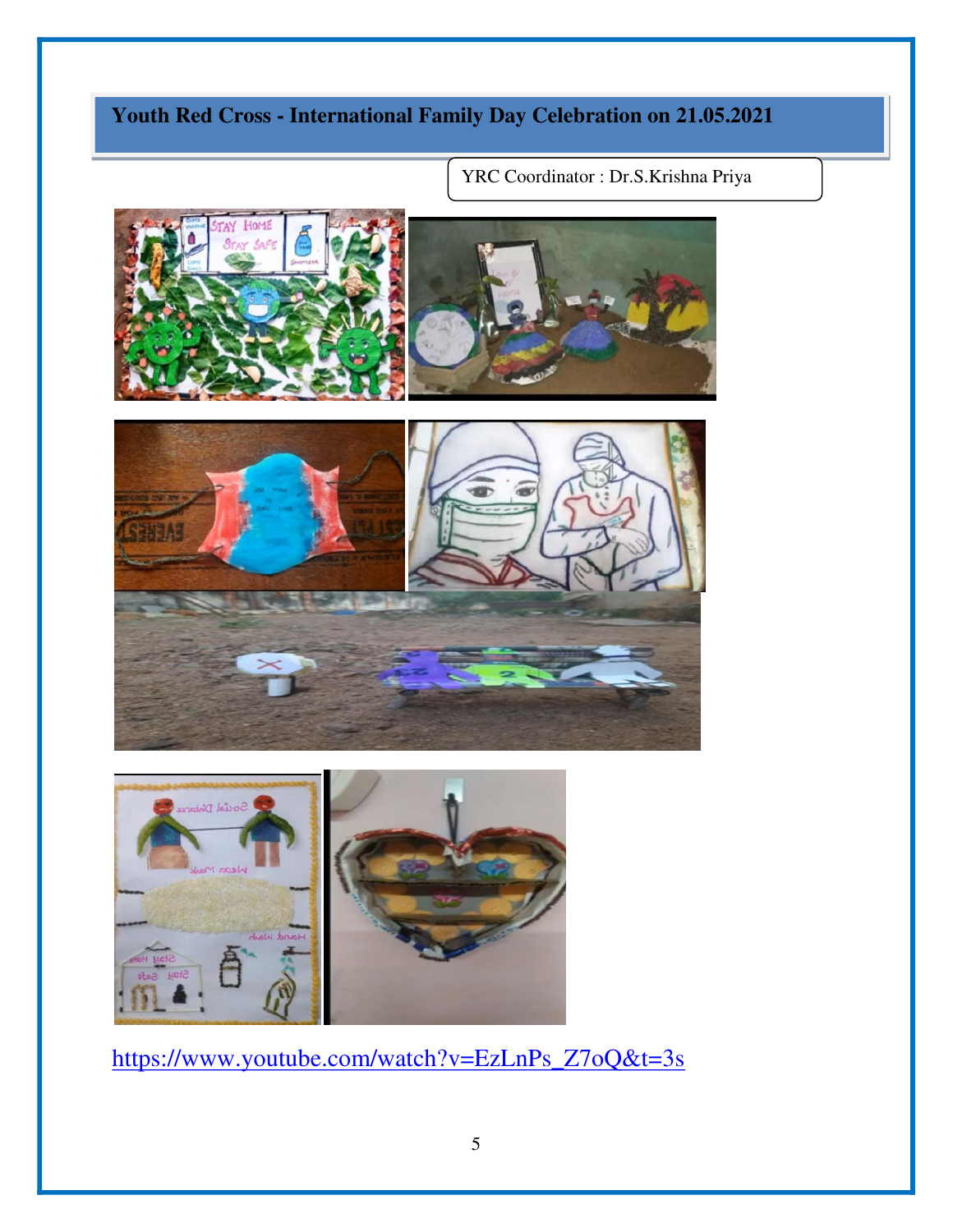**Kunthavai Rotary Club of Thanjavur - Corona Awarenesson 24.05.2021** 

KRC Coordinator : Dr.



You tube link:

<https://www.youtube.com/watch?v=RCkW4jLIBX0&t=40s>

Red Ribbon Club - கொரோனா விழிப்புணர்வு பாடல் on 28.05.2021

**RRC Coordinator : Dr.Ira Tamizhadiyan** 

**II BA ECONOMICS: MS. KUNTHAVAI NAACHIYAR** 



Listen here: https://www.youtube.com/watch?v=ZFJbPF-xGZQ&t=12s